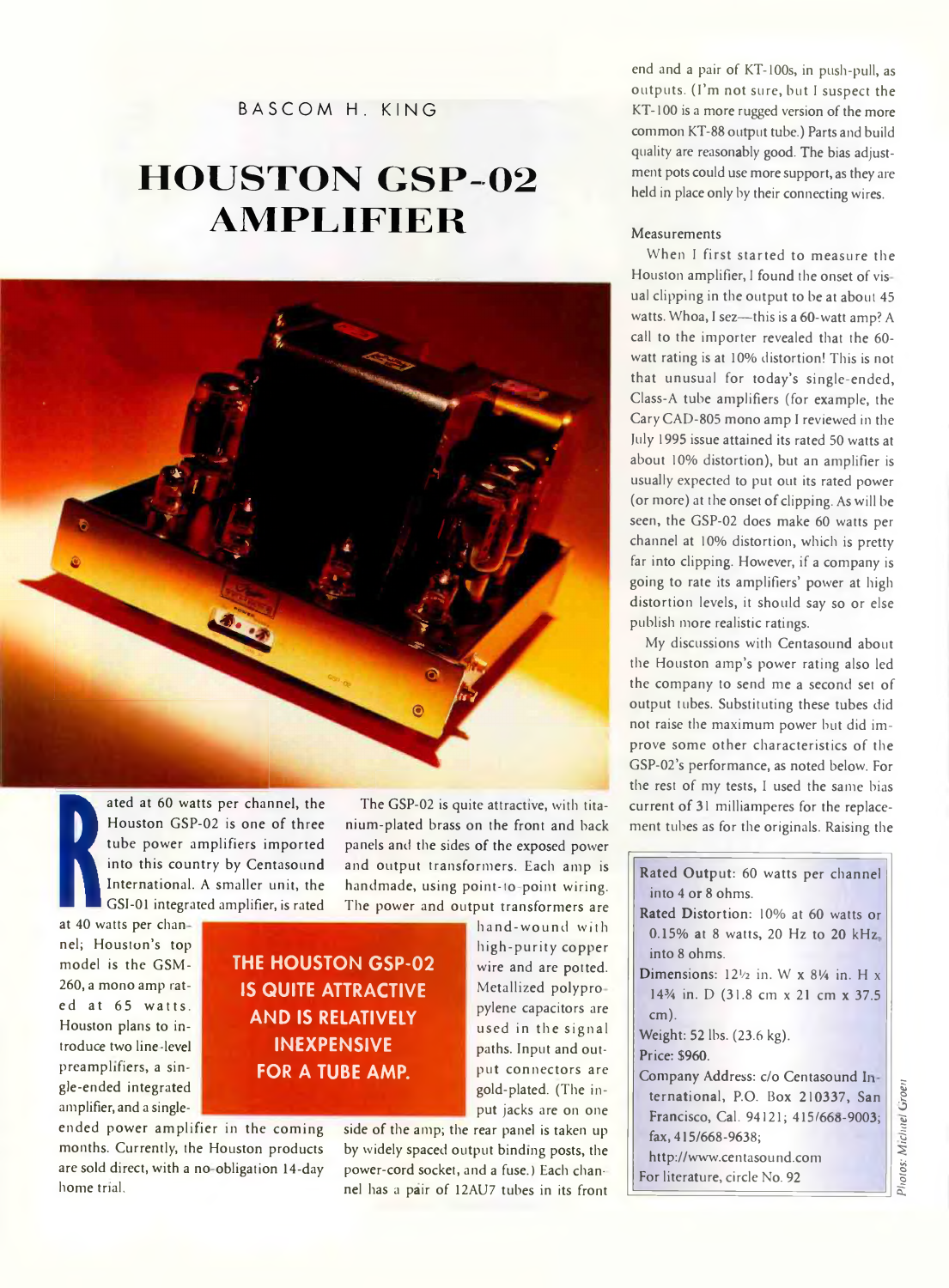### **Technical Highlights**

The GSP-02's circuitry is straightforward, with a slight twist. That is, the input stage is a simplified mu follower, hut with the plate of the input tube coupled directly to the grid of the stage's second tube and the cathode of that tube going through a single self-biasing resistor to the junction of the first tube s plate and second tube's grid. The stage's output is taken from the cathode of the second tube. This arrangement yields high gain and a low output impedance.

This first stage is directly coupled to the second stage, a long-tailed phase inverter. The phase inverter's plate outputs are capacitor-coupled to the output tube grids, with unequal plate-load resistors to compensate for the inherent imbalance in its push-pull outputs. No At balance control is provided

The output stage is an Ultra-Linear design, with the output tubes' screen grids connected to taps on the output transformer's primary. This stage has a negative voltage on each tube's grid and a bias-adjustment pot for each tube under the chassis. The output transformer's secondary has 4- and 8-ohm taps; negative feedback is taken from the 8-ohm tap back to the input stage.

In the power supply, the high-voltage secondary is rectified by a full-wave

plate current to the levels traditionally used for such tubes would decrease the distortion and increase the damping factor but would also shorten tube life.

Except where noted, all measurements were made via the GSP-02's 8-ohm output taps. Voltage gains with 8-ohm loads meas ured 27.7 dB for the left channel and 26,9 dB for the right channel with the original tubes but matched each other more closely with the replacements. Corresponding IHF sensitivity (millivolts of input for 1 watt output into 8 ohms) was 117.1 millivolts in the left channel and 128.3 millivolts in the right. My other measurements are for the left channel unless otherwise noted.

Note the differences between Fig. l 's frequency response curves for open-circuit, 8 ohm, and 4-ohm loading and for the NHT

bridge. It is then filtered by two 1,000-microfarad, 400-volt capacitors in series and fed to the center taps of the output transformers' primary windings. From this point, a 1-kilohm series resistor feeds another pair of 1,000-microfarad, 400-volt capacitors, which in turn feed the plate circuits of the phase inverter tubes. A 22 kilohm decoupling resistor and a 33-microfarad, 450-volt shunt capacitor supply the first stage. All ot the GSP-02's tube heaters are AC powered.

The bias supply consists of a full-wave bridge rectifier feeding through a 10-mi crofarad, 250-volt filter capacitor into the four 100-kilohm bias pots, which are connected in parallel. Each pot's wiper is bypassed to ground via another 10-microfarad, 250-volt capacitor. The schematic shows that these pots, which have no range-limiting resistors, can vary the bias all the way from 0 volts to a voltage negative enough to cut the output tubes off entirely; an unknowing tweaker could inad vertently bias the tubes to destruction.

The schematic doesn't show it, but the main power switch is supplemented by a "Stand By/Operate" switch. The latter connects and disconnects the AC to the power supply's high-voltage rectifier bridge, thus turning the high-voltage DC on and off. *B.H.K.*

dummy speaker load, with and without its high-frequency impedance-compensation circuit. The frequency response the Hous ton GSP-02 delivers to your speakers will depend a lot on their impedance curves. (The 8-ohm tap, used in Fig. 1, has an output impedance of about 10 ohms.) Fre quency response should be flatter if your speaker is connected to the GSP-02's 4-ohm taps, whose impedance is about 3.7 ohms. However, if your speaker's impedance is 8 ohms or higher, connecting it to the amp's 4-ohm tap will reduce the amount of power you get. If you buy a GSP-02, experiment to see which output tap yields the best sound with your speakers.

Damping factor, a function of output impedance, measured about 0.85 and 0.75 for the left and right channels, respectively, and Was quite uniform over the audio frequency

range. Output impedance dropped a bit with the replacement tubes, yielding a damping factor closer to 1. To assess damping factor, I normally feed 1 ampere into the measured channel's output terminals and measure the voltage across that output; the number of volts equals the output's impedance in ohms. But for the GSP-02,1 had to reduce my test current to 0.1 ampere in order to prevent output-transformer nonlinearity from causing excessive waveform dis tortion below 30 Hz.

On square waves, the rise and fall times with 8-ohm loading were 4 microseconds. In the 'scope photo (Fig. 2), square-wave response for an 8-ohm load is quite good, with only minimal overshoot and ringing. Adding a 2-microfarad capacitor in parallel across the 8-ohm resistance increases the rise and fall times, which will definitely dull the high-frequency response, but the waveform is well shaped and behaved. There is considerable tilt in the 40-Hz square wave.

Distortion is plotted against power cutput in Figs. 3 and 4. The curves in Fig. 3, for



**THE HOUSTON AMP CAN SOUND VERY MUSICAL AND SATISFYING WHEN USED WITH THE RIGHT SPEAKERS.**

SMPTE IM distortion and total harmonic distortion plus noise (THD + N) at 1 kHz, are for 8-ohm loading. Distortion with the replacement tubes was significantly lower below about 10 watts, but above that, it was pretty much as shown. In Fig. 4, THD  $+ N$ at 1 kHz is plotted for 4-. 8-, and 16-ohm loads. Like most tube amps, the GSP-02's power and distortion are both lower with 16-ohm loads, while loading a tap with less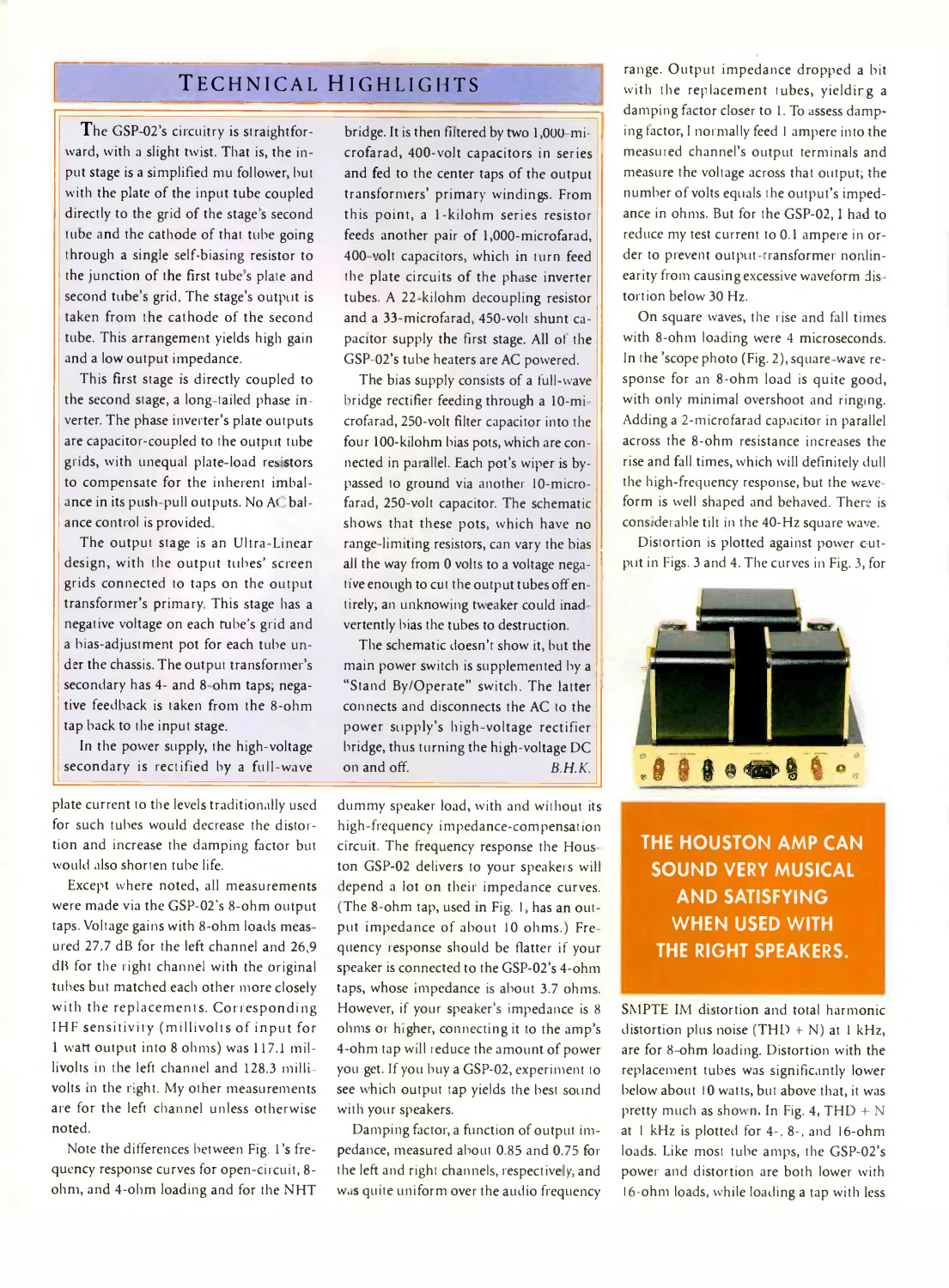

**Fig. 1 — Frequency response as a function of loading.**



**Fig. 2— Square-wave response for 10 kHz into 8-ohm load (top), 10 kHz into 8 ohms paralleled by 2 pF (middle), and 40 Hz into 8 ohms (bottom).**



**Fig. 3— THD + N at 1 kHz and SMPTE IM distortion vs. power output, for 8-ohm loads on the 8-ohm tap.**

than its nominal impedance (here, 4 ohms on the 8-ohm tap) raises distortion a bit without affecting power output. In the curves of  $THI$ ) + N versus frequency at various power levels (Fig. 5), there's only a

moderate rise in distortion at high frequencies, which is desirable, but distortion rises more steeply below 50 Hz. Houston may have sacrificed some low-frequency power capability in the output transformers to keep distortion low at high frequencies. The harmonic-distortion residue of a 10-watt, 1-kHz signal, with 8-ohm loading, is analyzed in Fig. 6.

Channel separation was 75 dB or greater above 300 Hz and was greater than 82 dB from 1 to 20 kHz. Crosstalk was greatest at low frequencies, which is unusual; this was probably because of common coupling between the channels in the power supply.

Output noise levels for the Houston amplifier's right (worse) channel were 2,287 microvolts wideband, 2,280 microvolts from 22 Hz to 22 kHz, 273 microvolts from 400 Hz to 22 kHz, and 444 microvolts, A-weighted. However, the left channel's noise was only about 36% of the right channel's in the first two measurements; the higher noise in the right channel was due to power-supply hum. In the last two measurements, which de-emphasize the low bass, both channels' noise levels were lower and the difference between them was smaller.

Dynamic power attainable was 58 watts into 8-ohm loads, which corresponds to dynamic headroom of  $-0.15$ dB relative to rated power. As previously mentioned, the power at visual onset of clipping was about 45 watts, for a clipping headroom of  $-1.2$  dB relative to the rated 60 watts. The GSP-02 drew 0.52 ampere in standby mode and 1.3 amperes in operating mode when idling.

Not surprisingly, in view of its low damping factor, this amplifier doesn't have much overall negative feedback. I checked this hy opening the feedback loop. At 1 kHz, with 8-ohm loading, the resulting change in gain was only about 2.5 dB.

### Use and Listening tests

When I received the Houston GSP-02,1 had a pair of Audiostatic ES-500 speakers set up in my listening room. 1 was dissatisfied with their response; the midbass was a bit weak

### **Associated equipment used**

 $E$ quipment used in the listening tests for this review consisted of:

- CD Transports: Sonic Frontiers SFT-1 and PS Audio Lambda Two Special
- CD Electronics: Genesis Technologies Digital Lens anti-jitter device and Sonic Frontiers SFD-2 MkII and Classe Audio DAC-1 D/A converters
- Phono Equipment: Oracle turntable, Well Tempered Arm, Accuphase AC-2 m oving-coil cartridge, Vendetta Research SCP-2C phono preamp, and phono stage of Anthem Pre 1 preamp
- Additional Signal Sources: Nakamichi ST-7 FM tuner, Nakamichi 250 cassette deck, and Technics 1500 openreel recorder
- Preamplifiers: Sonic Frontiers Line-3 and Forssell balanced tube line driver
- Power Amplifiers: Sonic Frontiers Power-3 mono tube amplifiers, Sumo Gold Class-A amplifier (updated by its designer, Jim Bongiorno), Quicksilver M135 mono tube amps, and Arnoux 7B digital switching amp
- Loudspeakers: Audiostatic ES-500s and Genesis Technologies Genesis Vs
- Cables: Digital interconnects, Illuminati DX-50 (AES/EBU balanced); analog interconnects, Transparent Cable MusicLink Reference (balanced) and Tara Labs Master and Music and Sound (unbalanced); speaker cables, Transparent Cable MusicWave Reference and Tara Labs RSC Master Generation 2

and the upper midrange a bit too prominent. When I replaced my original amp with the GSP-02, the frequency balance seemed to improve. I learned why when I measured the Houston amp's performance and discovered its rather high output impedance. The impedance of the ES-500 speakers has a broad maximum at about 100 Hz and is lower in the upper midrange and at high frequencies. Since the voltage delivered by the GSP-02 varies with the load